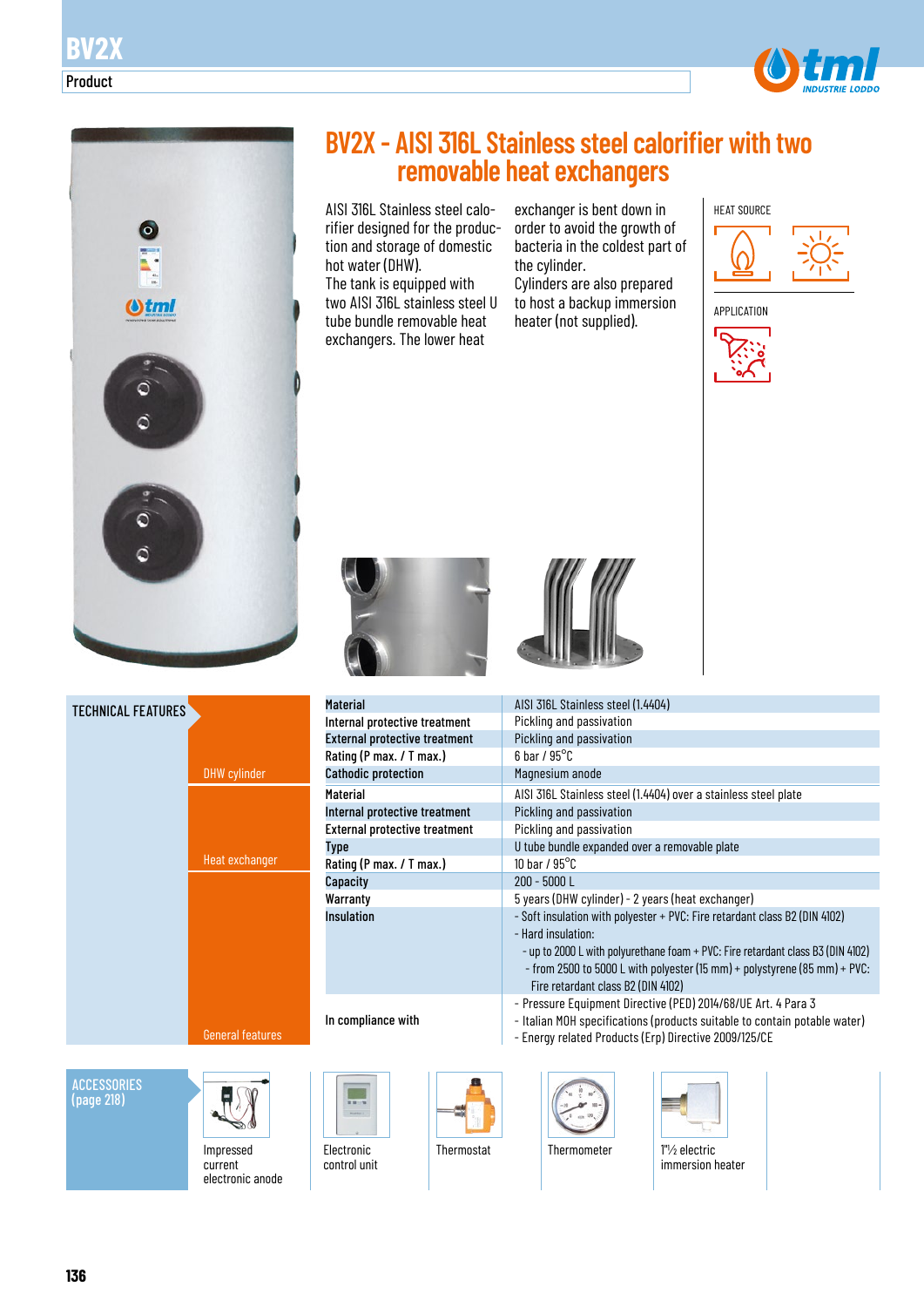



# **BV2X - Hard insulation and PVC jacket**

|                     | <b>INSULATION</b> | ErP          | <b>HEAT LOSS S</b> | <b>REAL</b>  | <b>LOWER HEAT</b>                   | <b>UPPER HEAT</b>         |
|---------------------|-------------------|--------------|--------------------|--------------|-------------------------------------|---------------------------|
| <b>CODE</b>         | THICK. (mm)       | <b>CLASS</b> | (W)                | CAPACITY (L) | EXCHANGER $(m2) / (L)$ <sup>*</sup> | EXCHANGER $(m^2) / (L)$ * |
| <b>BV2X 00200 R</b> | 50                | C            | 65,7               | 193,1        | 0,50/2,6                            | 0,50/2,6                  |
| BV2X 00300 R        | 50                | C            | 77,2               | 293,6        | 0,75/4,3                            | 0,75/4,3                  |
| <b>BV2X 00500 R</b> | 50                | C            | 89,6               | 503,6        | 1,00/6,1                            | 1,00/6,1                  |
| BV2X 00800 R        | 100               | C            | 119,7              | 760,5        | 2,00/10,4                           | 1,50/6,6                  |
| <b>BV2X 01000 R</b> | 100               | C            | 123,6              | 942,2        | 3,00/15,7                           | 2,00/10,4                 |
| BV2X 01500 R        | 100               | C            | 142,6              | 1483,6       | 3.00 / 15.7                         | 3,00/15.7                 |
| <b>BV2X 02000 R</b> | 100               | C            | 157,4              | 1967,2       | 4,00/21,7                           | 4,00/21,7                 |
| BV2X 02500 R        | 100               |              |                    | 2510,7       | 5,00/27,4                           | 4,00/21,7                 |
| <b>BV2X 03000 R</b> | 100               |              |                    | 2974,7       | 6,00/33,1                           | 5,00/27,4                 |
| <b>BV2X 04000 R</b> | 100               |              | ۰                  | 3911,6       | 8,00/42,9                           | 8,00/42,9                 |
| <b>BV2X 05000 R</b> | 100               |              |                    | 5022,4       | 10.00 / 51.5                        | 10,00 / 51,5              |
|                     |                   |              |                    |              |                                     |                           |

## **BV2X - Soft insulation with polyester and PVC jacket**

| <b>CODE</b>         | <b>INSULATION</b><br>THICK. (mm) | ErP<br><b>CLASS</b>      | <b>HEAT LOSS S</b><br>(W) | <b>REAL</b><br>CAPACITY (L) | <b>LOWER HEAT</b><br>EXCHANGER $(m^2) / (L)^*$ | UPPER HEAT<br>$EXCHANGER(m2)/(L)*$ |
|---------------------|----------------------------------|--------------------------|---------------------------|-----------------------------|------------------------------------------------|------------------------------------|
| <b>BV2X 00800 F</b> | 130                              | C                        | 134,1                     | 760,5                       | 2,00/10,4                                      | 1,50/6,6                           |
| <b>BV2X 01000 F</b> | 130                              | C                        | 144.4                     | 942.2                       | 3,00/15.7                                      | 2,00/10.4                          |
| <b>BV2X 01500 F</b> | 130                              | C                        | 170,5                     | 1483,6                      | 3,00/15,7                                      | 3.00 / 15.7                        |
| <b>BV2X 02000 F</b> | 130                              | C                        | 188,3                     | 1967,2                      | 4,00/21,7                                      | 4,00/21,7                          |
| <b>BV2X 02500 F</b> | 100                              | $\overline{\phantom{0}}$ |                           | 2510,7                      | 5,00/27,4                                      | 4,00/21,7                          |
| <b>BV2X 03000 F</b> | 100                              | $\overline{\phantom{a}}$ | ٠                         | 2974.7                      | 6.00 / 33.1                                    | 5.00 / 27.4                        |
| <b>BV2X 04000 F</b> | 100                              | $\overline{\phantom{a}}$ |                           | 3911,6                      | 8,00/42,9                                      | 8,00/42.9                          |
| <b>BV2X 05000 F</b> | 100                              | $\overline{\phantom{a}}$ | ٠                         | 5022,4                      | 10,00 / 51,5                                   | 10,00 / 51,5                       |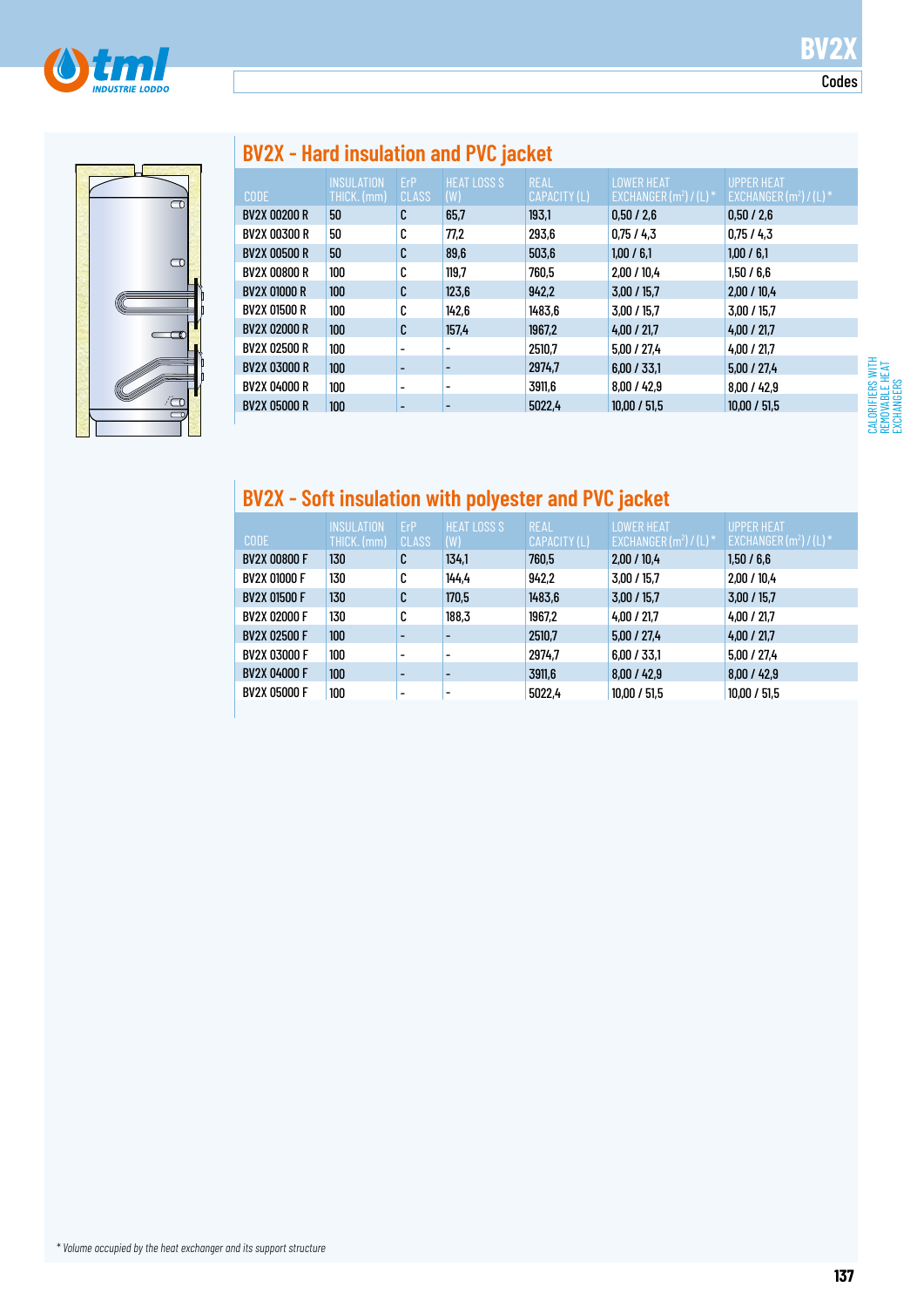



### LEGEND

- **a .** Magnesium anode
- **a1-a2.** Opening for electronic anode
- **d .** Boiler flow
- **e .** Thermometer Sensor
- **g .** Boiler return
- **i .** Domestic cold water inlet
- **m.** Heat exchanger vent
- **p .** Free connection
- **q .** Heat exchanger flange **r .** Recirculation
- **s .** Drain
- **u .** Domestic hot water outlet
- **x .** Solar system flow
- **y .** Solar system return
- **w.** Opening for immersion heater





|                     | DIMENSIONS (mm) |      | $0$ EXT $**$     |       | <b>LOWER HEAT</b>          | <b>UPPER HEAT</b> | Electronic anode | WEIGHT |
|---------------------|-----------------|------|------------------|-------|----------------------------|-------------------|------------------|--------|
| <b>MODEL</b>        |                 |      | (Hard/Soft ins.) | $R^*$ | EXCHANGER(m <sup>2</sup> ) | EXCHANGER $(m2)$  | (optional)       | (kg)   |
| BV2X 00200 R        | 450             | 1305 | 550              | 1430  | 0,50                       | 0.50              | a1 (EPS 375/125) | 78     |
| <b>BV2X 00300 R</b> | 500             | 1595 | 600              | 1720  | 0.75                       | 0,75              | a1(EPS 375/125)  | 91     |
| <b>BV2X 00500 R</b> | 650             | 1645 | 750              | 1820  | 1,00                       | 1,00              | a1(EPS 375/125)  | 110    |
| <b>BV2X 00800_</b>  | 790             | 1750 | 990/1050         | 1745  | 2,00                       | 1,50              | a1(EPS 375/125)  | 183    |
| <b>BV2X 01000_</b>  | 790             | 2110 | 990/1050         | 2095  | 3.00                       | 2.00              | a1(EPS 375/125)  | 213    |
| <b>BV2X 01500_</b>  | 1000            | 2115 | 1200/1260        | 2145  | 3.00                       | 3.00              | a2 (EPS 375/125) | 272    |
| BV2X 02000          | 1100            | 2465 | 1300/1360        | 2465  | 4,00                       | 4.00              | a2 (EPS 375/125) | 348    |
| BV2X 02500          | 1200            | 2595 | 1400             | 2640  | 5,00                       | 4.00              | a2 (EPS 700/200) | 404    |
| BV2X 03000_         | 1250            | 2795 | 1450             | 2835  | 6,00                       | 5.00              | a2 (EPS 700/200) | 458    |
| BV2X 04000_         | 1400            | 2925 | 1600             | 2995  | 8,00                       | 8,00              | a2 (EPS 700/200) | 648    |
| <b>BV2X 05000_</b>  | 1600            | 2955 | 1800             | 3090  | 10,00                      | 10,00             | a2 (EPS 700/200) | 748    |

*\* For capacities from 200 to 500 litres, the tilt height refers to the insulated cylinder \*\* The insulation is removable except for models from 200 to 500 litres*

|                     | HEIGHTS (mm) |     |      |      |      |     |      | <b>CONNECTIONS (GAS)</b> |                  |                    |               |                   |                 |              |                       |         |
|---------------------|--------------|-----|------|------|------|-----|------|--------------------------|------------------|--------------------|---------------|-------------------|-----------------|--------------|-----------------------|---------|
| <b>MODEL</b>        |              |     |      | G.   |      | M   |      |                          | api              | dg X               | e.            | ΠU                | m               | <sub>S</sub> | ١W                    |         |
| <b>BV2X 00200 R</b> | 110          | 190 | 515  | 890  | 1075 | 350 | 785  | 975                      | $1''\frac{1}{4}$ |                    | $\frac{1}{2}$ | $1''\frac{1}{4}$  | $\frac{3}{8}$ " | ľ"           | $1''\frac{1}{2}$      | 220/290 |
| <b>BV2X 00300 R</b> | 110          | 215 | 595  | 1080 | 1350 | 375 | 870  | 1215                     | $1''\frac{1}{4}$ | 111                | $\frac{1}{2}$ | 1''/4             | $\frac{3}{8}$ " | ľ"           | 1 <sup>n</sup> /2     | 220/290 |
| <b>BV2X 00500 R</b> | 135          | 240 | 615  | 1105 | 1375 | 445 | 890  | 1240                     | $1''\frac{1}{4}$ | $1^{\prime\prime}$ | $\frac{1}{2}$ | 1 <sup>m</sup> /4 | $\frac{3}{8}$ " | ľ"           | $1''\frac{1}{2}$      | 220/290 |
| BV2X 00800          | 170          | 275 | 655  | 1145 | 1410 | 450 | 970  | 1280                     | $1''\frac{1}{4}$ | 2"                 | $\frac{1}{2}$ | 1 <sup>n</sup> /2 | $\frac{3}{8}$ " | ľ"           | $1^{\prime\prime}/_2$ | 300/380 |
| BV2X 01000          | 170          | 275 | 810  | 1355 | 1755 | 455 | 1045 | 1555                     | $1''\frac{1}{4}$ | 2"                 | $\frac{1}{2}$ | 1 <sup>n</sup> /2 | $\frac{3}{8}$ " | ľ"           | $1''\frac{1}{2}$      | 300/380 |
| BV2X 01500          | 235          | 340 | 765  | 1400 | 1725 | 520 | 1080 | 1250                     | $1''\frac{1}{4}$ | 2"                 | $\frac{1}{2}$ | 2"                | $\frac{3}{8}$ " | ľ"           | $1''\frac{1}{2}$      | 300/380 |
| BV2X 02000          | 100          | 475 | 1010 | 1515 | 1975 | 655 | 1260 | 1645                     | $1''\frac{1}{4}$ | 2"                 | $\frac{1}{2}$ | 2"                | $\frac{3}{8}$ " | ľ"           | $1''\frac{1}{2}$      | 350/430 |
| BV2X 02500          | 100          | 505 | 1040 | 1600 | 2105 | 690 | 1290 | 1750                     | $1''\frac{1}{4}$ | 2"                 | $\frac{1}{2}$ | 2"                | $\frac{3}{8}$ " | ľ"           | $1''\frac{1}{2}$      | 350/430 |
| BV2X 03000          | 90           | 515 | 1100 | 1730 | 2300 | 675 | 1415 | 1880                     | $1''\frac{1}{4}$ | 2"                 | $\frac{1}{2}$ | 3"                | $\frac{3}{8}$ " | ľ"           | $1''\frac{1}{2}$      | 350/430 |
| BV2X 04000          | 120          | 595 | 1190 | 1815 | 2380 | 755 | 1505 | 1965                     | $1''\frac{1}{4}$ | 2"                 | $\frac{1}{2}$ | 3"                | $\frac{3}{8}$ " | ľ"           | $1''\frac{1}{2}$      | 350/430 |
| <b>BV2X 05000_</b>  | 100          | 600 | 1185 | 1815 | 2385 | 825 | 1505 | 1965                     | $1''\frac{1}{4}$ | 2"                 | $\frac{1}{2}$ | 3"                | $\frac{3}{8}$ " | ľ"           | $1''\frac{1}{2}$      | 350/430 |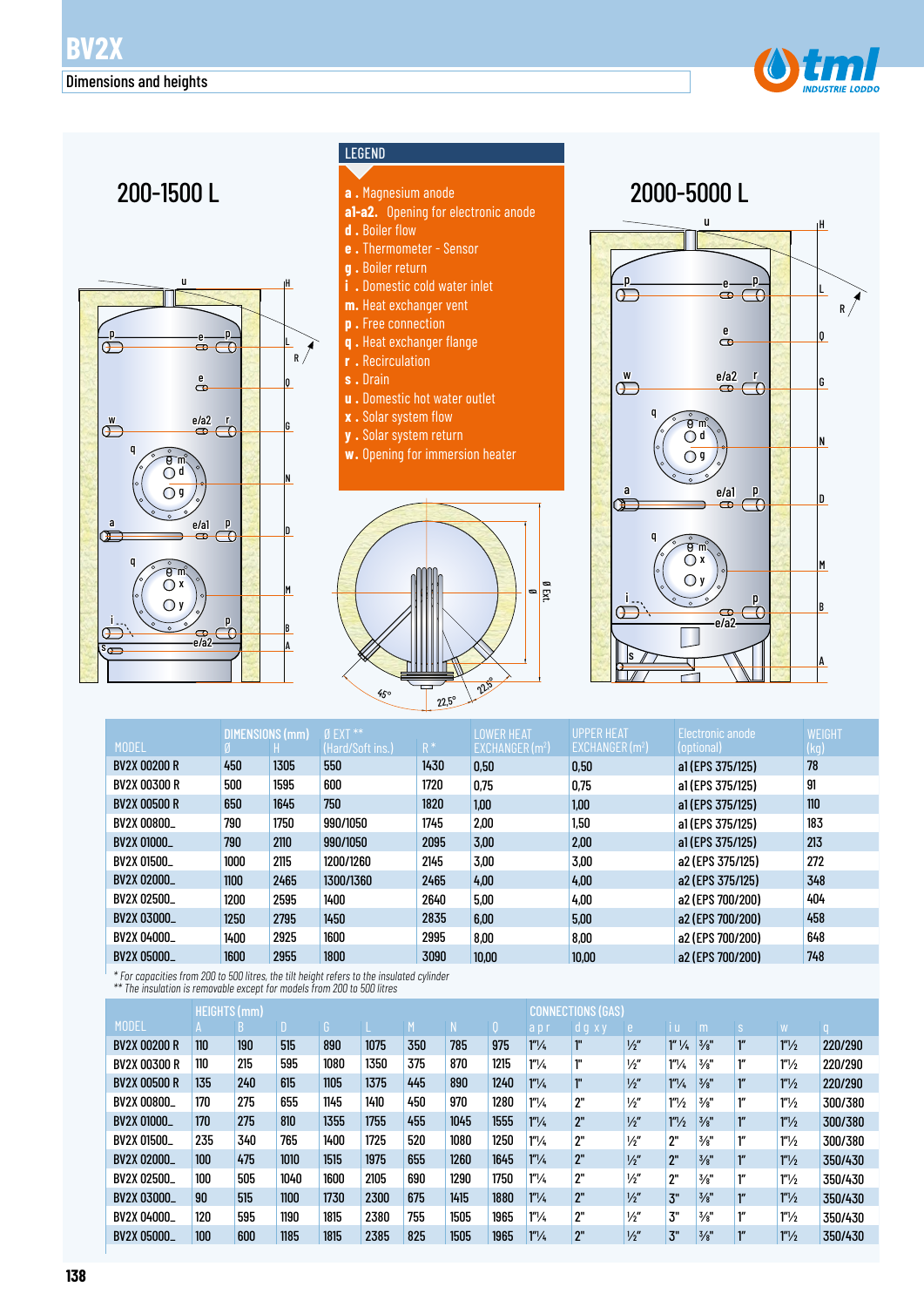



### System layout

*Disclaimer: this layout is purely indicative. It does not replace consultant's design*

### LEGEND

**4 .** Strainer

- **1 .** Domestic water expansion vessel
- **2 .** Domestic water drain
- **3 .** Domestic water safety valve (6 bar)
	-
- **6 .** DWH Recirculation pump **7 .** DHW 3-way valve

**5 .** Pressure reducing valve

**8 .** Vent with valve

- **9 .** Solar system control unit
- **10 .** Solar system safety kit (6 bar)
- **11 .** Solar system expansion vessel

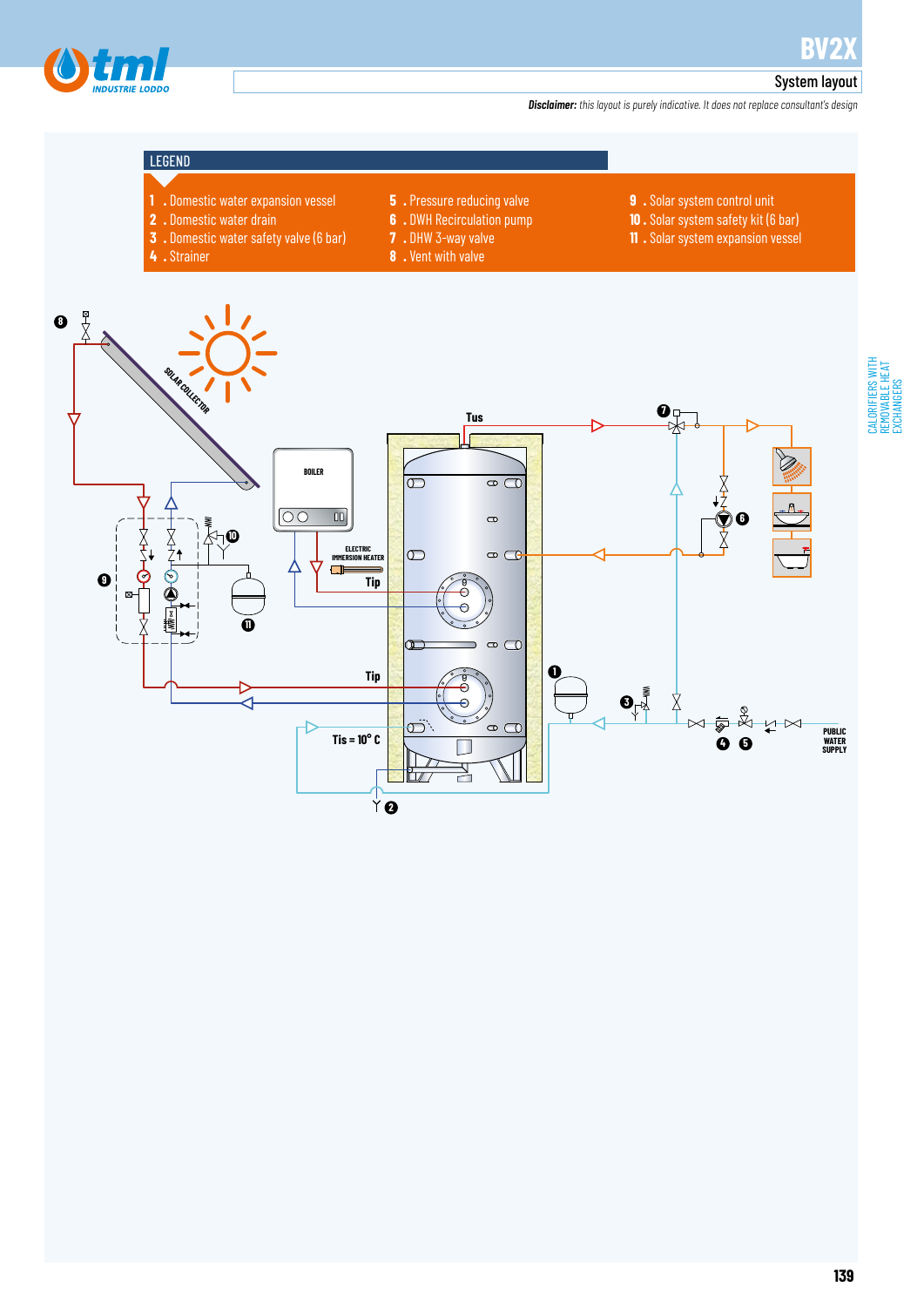



Data related to the lower heat exchanger

|                         | <b>MODEL</b>                                      |                          | <b>BV2X 00200 R</b>          |                |      |                          | <b>BV2X 00300 R</b>      |      |      |                          | <b>BV2X 00500 R</b>      |      |      |                          | <b>BV2X 00800_</b>       |      |       |
|-------------------------|---------------------------------------------------|--------------------------|------------------------------|----------------|------|--------------------------|--------------------------|------|------|--------------------------|--------------------------|------|------|--------------------------|--------------------------|------|-------|
|                         | HEAT EXCHANGER (m <sup>2</sup> ) [L] <sup>1</sup> | 0,5[2,9]                 |                              |                |      | $0,75$ [3,8]             |                          |      |      | 1,0[4,7]                 |                          |      |      | 2,0[9,5]                 |                          |      |       |
|                         | PRIMARY FLOW (m3/h)                               | $\overline{2}$           |                              |                |      | $\overline{2}$           |                          |      |      | $\overline{\mathbf{3}}$  |                          |      |      | 5                        |                          |      |       |
|                         | PRIMARY TEMP. (°C)                                | 50                       | 60                           | 70             | 80   | 50                       | 60                       | 70   | 80   | 50                       | 60                       | 70   | 80   | 50                       | 60                       | 70   | 80    |
|                         | LITRES 10' (L/10') <sup>2</sup>                   | 198                      | 210                          | 298            | 309  | 302                      | 319                      | 453  | 468  | 509                      | 533                      | 758  | 778  | 782                      | 828                      | 1176 | 1216  |
|                         | LITRES FIRST HOUR <sup>2</sup>                    | 281                      | 352                          | 493            | 554  | 424                      | 528                      | 739  | 828  | 674                      | 814                      | 1142 | 1261 | 1108                     | 1384                     | 1936 | 2171  |
|                         | CONTINUOUS DRAW (L) 3                             | 105                      | 180                          | 246            | 310  | 155                      | 264                      | 361  | 455  | 208                      | 355                      | 485  | 611  | 412                      | 702                      | 960  | 1207  |
|                         | POWER (kW)                                        | 4,3                      | 7,3                          | 10.0           | 12.6 | 6,3                      | 10.8                     | 14.7 | 18.5 | 8,4                      | 14.4                     | 19.8 | 24.9 | 16.8                     | 28,6                     | 39.1 | 49,1  |
| DHW FROM<br>10 TD 45 °C | PREHEATING <sup>3</sup> (min)                     | 112                      | 65                           | 47             | 37   | 117                      | 68                       | 49   | 39   | 149                      | 86                       | 63   | 50   | 114                      | 66                       | 48   | 38    |
|                         | LITRES 10' (L/10') <sup>2</sup>                   | $\overline{a}$           | $\overline{\phantom{a}}$     | 201            | 209  | $\overline{\phantom{a}}$ | $\overline{\phantom{a}}$ | 305  | 317  | $\overline{\phantom{a}}$ | $\overline{\phantom{a}}$ | 515  | 531  |                          | $\overline{\phantom{a}}$ | 793  | 824   |
|                         | LITRES FIRST HOUR <sup>2</sup>                    | $\overline{\phantom{0}}$ | ٠                            | 297            | 346  | $\overline{\phantom{a}}$ | $\overline{\phantom{m}}$ | 447  | 519  | $\overline{\phantom{a}}$ | $\overline{\phantom{a}}$ | 705  | 801  | $\overline{\phantom{0}}$ | $\overline{\phantom{a}}$ | 1169 | 1358  |
| DHW FROM<br>10 TO 60 °C | CONTINUOUS DRAW (L) 3                             | $\overline{\phantom{a}}$ | $\overline{\phantom{a}}$     | 121            | 173  | $\overline{\phantom{a}}$ | $\overline{\phantom{a}}$ | 179  | 254  | $\overline{\phantom{a}}$ | $\overline{\phantom{a}}$ | 240  | 341  | $\overline{\phantom{0}}$ | $\overline{\phantom{a}}$ | 476  | 675   |
|                         | POWER (kW)                                        | $\overline{a}$           | $\blacksquare$               | $\overline{7}$ | 10   | ÷,                       | $\overline{\phantom{a}}$ | 10   | 15   |                          | $\overline{\phantom{a}}$ | 14   | 20   | ÷                        | $\overline{\phantom{a}}$ | 28   | 39    |
|                         | PREHEATING <sup>3</sup> (min)                     | $\overline{\phantom{0}}$ | $\overline{\phantom{0}}$     | 96             | 67   | $\overline{\phantom{a}}$ | $\overline{\phantom{0}}$ | 100  | 70   | $\overline{\phantom{0}}$ | $\overline{a}$           | 128  | 90   | $\overline{\phantom{0}}$ | $\blacksquare$           | 98   | 69    |
|                         | NL <sup>4</sup>                                   | 0,9                      |                              |                |      | $\overline{2}$           |                          |      |      | 5                        |                          |      |      | $\mathbf{1}$             |                          |      |       |
|                         |                                                   |                          |                              |                |      |                          |                          |      |      |                          |                          |      |      |                          |                          |      |       |
|                         |                                                   |                          |                              |                |      |                          |                          |      |      |                          |                          |      |      |                          |                          |      |       |
|                         | <b>MODEL</b>                                      |                          | <b>BV2X 01000.</b>           |                |      |                          | <b>BV2X 01500_</b>       |      |      |                          | <b>BV2X 02000.</b>       |      |      |                          | <b>BV2X 02500.</b>       |      |       |
|                         | HEAT EXCHANGER (m <sup>2</sup> ) [L] <sup>1</sup> | 3,0 [13,0]               |                              |                |      | 3,0 [13,0]               |                          |      |      | 4,0 [17,2]               |                          |      |      | 5,0 [20,8]               |                          |      |       |
|                         | PRIMARY FLOW (m3/h)                               | 5                        |                              |                |      | 6                        |                          |      |      | $\overline{\mathcal{L}}$ |                          |      |      | 7                        |                          |      |       |
|                         | PRIMARY TEMP. (°C)                                | 50                       | 60                           | 70             | 80   | 50                       | 60                       | 70   | 80   | 50                       | 60                       | 70   | 80   | 50                       | 60                       | 70   | 80    |
|                         | LITRES 10' (L/10') <sup>2</sup>                   | 986                      | 1054                         | 1495           | 1553 | 1501                     | 1568                     | 2230 | 2287 | 1988                     | 2077                     | 2953 | 3029 | 2536                     | 2646                     | 3762 | 3855  |
|                         | LITRES FIRST HOUR <sup>2</sup>                    | 1469                     | 1875                         | 2616           | 2961 | 1984                     | 2390                     | 3351 | 3696 | 2627                     | 3161                     | 4430 | 4883 | 3329                     | 3989                     | 5591 | 6151  |
|                         | CONTINUOUS DRAW (L) 3                             | 610                      | 1038                         | 1416           | 1779 | 610                      | 1037                     | 1416 | 1779 | 807                      | 1368                     | 1865 | 2342 | 1002                     | 1697                     | 2311 | 2900  |
|                         | POWER (kW)                                        | 24,8                     | 42,2                         | 57,6           | 72,4 | 24,8                     | 42,2                     | 57,6 | 72,4 | 32,8                     | 55,7                     | 75,9 | 95,3 | 40,8                     | 69,1                     | 94.1 | 118,1 |
| DHW FROM<br>10 TD 45 °C | PREHEATING <sup>3</sup> (min)                     | 96                       | 56                           | 41             | 32   | 152                      | 88                       | 64   | 51   | 153                      | 89                       | 65   | 51   | 159                      | 92                       | 67   | 53    |
|                         | LITRES 10' (L/10') <sup>2</sup>                   | $\overline{\phantom{0}}$ | $\overline{\phantom{a}}$     | 1001           | 1048 | $\overline{\phantom{a}}$ | $\overline{\phantom{a}}$ | 1516 | 1562 | $\overline{\phantom{a}}$ | $\overline{\phantom{a}}$ | 2008 | 2069 | $\overline{\phantom{0}}$ | $\overline{\phantom{a}}$ | 2560 | 2635  |
|                         | LITRES FIRST HOUR <sup>2</sup>                    | $\overline{\phantom{m}}$ | $\overline{\phantom{a}}$     | 1559           | 1837 | ÷,                       | $\blacksquare$           | 2073 | 2352 | $\overline{\phantom{a}}$ | $\overline{\phantom{a}}$ | 2745 | 3110 | ÷,                       | $\overline{\phantom{a}}$ | 3474 | 3927  |
|                         | CONTINUOUS DRAW (L) 3                             | $\overline{\phantom{a}}$ | $\qquad \qquad \blacksquare$ | 705            | 997  | $\overline{\phantom{a}}$ | $\overline{\phantom{a}}$ | 705  | 997  | $\overline{\phantom{a}}$ | $\overline{\phantom{a}}$ | 931  | 1315 | -                        | $\overline{\phantom{a}}$ | 1155 | 1631  |
|                         | POWER (kW)                                        | $\overline{\phantom{a}}$ | $\overline{\phantom{a}}$     | 41             | 58   | $\overline{\phantom{a}}$ | $\overline{\phantom{a}}$ | 41   | 58   | $\overline{\phantom{a}}$ | $\overline{\phantom{a}}$ | 54   | 76   | -                        | $\overline{\phantom{a}}$ | 67   | 95    |
| DHW FROM<br>10 TO 60 °C | PREHEATING <sup>3</sup> (min)                     | $\overline{\phantom{0}}$ | $\overline{\phantom{0}}$     | 83             | 58   | $\overline{\phantom{a}}$ | $\frac{1}{2}$            | 131  | 91   | $\blacksquare$           | $\overline{\phantom{a}}$ | 132  | 92   | $\overline{\phantom{0}}$ | $\overline{\phantom{a}}$ | 136  | 96    |
|                         | NL <sup>4</sup>                                   | 17                       |                              |                |      | 32                       |                          |      |      | 38                       |                          |      |      | 44                       |                          |      |       |

|                                 | <b>MODEL</b>                                      | <b>BV2X 03000_</b>       |                          |       |       | <b>BV2X 04000_</b>       |                          |       |       | <b>BV2X 05000_</b>       |                          |       |       |
|---------------------------------|---------------------------------------------------|--------------------------|--------------------------|-------|-------|--------------------------|--------------------------|-------|-------|--------------------------|--------------------------|-------|-------|
|                                 | HEAT EXCHANGER (m <sup>2</sup> ) [L] <sup>1</sup> | 6,0[24,8]                |                          |       |       | $8,0$ [31,4]             |                          |       |       | $10,0$ [34,3]            |                          |       |       |
|                                 | PRIMARY FLOW (m <sup>3</sup> /h)                  | 10 <sup>°</sup>          |                          |       |       | 12                       |                          |       |       | 15                       |                          |       |       |
|                                 | PRIMARY TEMP. (°C)                                | 50                       | 60                       | 70    | 80    | 50                       | 60                       | 70    | 80    | 50                       | 60                       | 70    | 80    |
|                                 | LITRES 10' (L/10') <sup>2</sup>                   | 3009                     | 3141                     | 4466  | 4579  | 3960                     | 4135                     | 5878  | 6026  | 5079                     | 5297                     | 7531  | 7716  |
|                                 | LITRES FIRST HOUR <sup>2</sup>                    | 3963                     | 4759                     | 6671  | 7346  | 5223                     | 6271                     | 8785  | 9673  | 6657                     | 7967                     | 11165 | 12275 |
| <b>DHW FROM<br/>10 TD 45 °C</b> | CONTINUOUS DRAW $(L)^3$                           | 1206                     | 2044                     | 2784  | 3495  | 1595                     | 2698                     | 3672  | 4606  | 1993                     | 3372                     | 4590  | 5758  |
|                                 | POWER (kW)                                        | 49,1                     | 83,2                     | 113,3 | 142,3 | 64,9                     | 109,8                    | 149,5 | 187,5 | 81.1                     | 137.3                    | 186,8 | 234.4 |
|                                 | PREHEATING <sup>3</sup> (min)                     | 156                      | 90                       | 66    | 52    | 156                      | 90                       | 66    | 52    | 160                      | 93                       | 68    | 54    |
|                                 | LITRES 10' (L/10') <sup>2</sup>                   | $\blacksquare$           | $\overline{\phantom{a}}$ | 3038  | 3129  | $\overline{\phantom{0}}$ | -                        | 3999  | 4119  | $\overline{\phantom{0}}$ | $\overline{\phantom{0}}$ | 5127  | 5276  |
|                                 | LITRES FIRST HOUR <sup>2</sup>                    | $\overline{a}$           | -                        | 4139  | 4684  | $\overline{\phantom{0}}$ | $\overline{\phantom{0}}$ | 5454  | 6172  | $\overline{\phantom{a}}$ | $\overline{\phantom{0}}$ | 6946  | 7843  |
|                                 | CONTINUOUS DRAW $(L)^3$                           | $\overline{\phantom{0}}$ | $\overline{\phantom{a}}$ | 1391  | 1965  | $\overline{\phantom{0}}$ | -                        | 1838  | 2594  |                          | $\overline{\phantom{0}}$ | 2298  | 3242  |
| DHW FROM<br>10 TO 60 °C         | POWER (kW)                                        | $\overline{a}$           | $\overline{\phantom{a}}$ | 81    | 114   |                          | $\overline{\phantom{0}}$ | 107   | 151   |                          |                          | 134   | 189   |
|                                 | PREHEATING <sup>3</sup> (min)                     | $\blacksquare$           | -                        | 134   | 94    | $\overline{\phantom{0}}$ | $\overline{\phantom{0}}$ | 134   | 94    | $\overline{\phantom{0}}$ | $\overline{\phantom{0}}$ | 138   | 97    |
|                                 | NL <sup>4</sup>                                   | 48                       |                          |       |       | 55                       |                          |       |       | 60                       |                          |       |       |

*(1) Volume of fluid contained in the heat exchanger*

*(2) Obtainable with pre-heated cylinder (at 45 °C with primary side set at 50 or 60 °C and pre-heated at 60 °C in the other cases) and a running heat source (3) With a proper power heat source generator*

*(4) Primary side 80 °C - Secondary side 10-45 °C*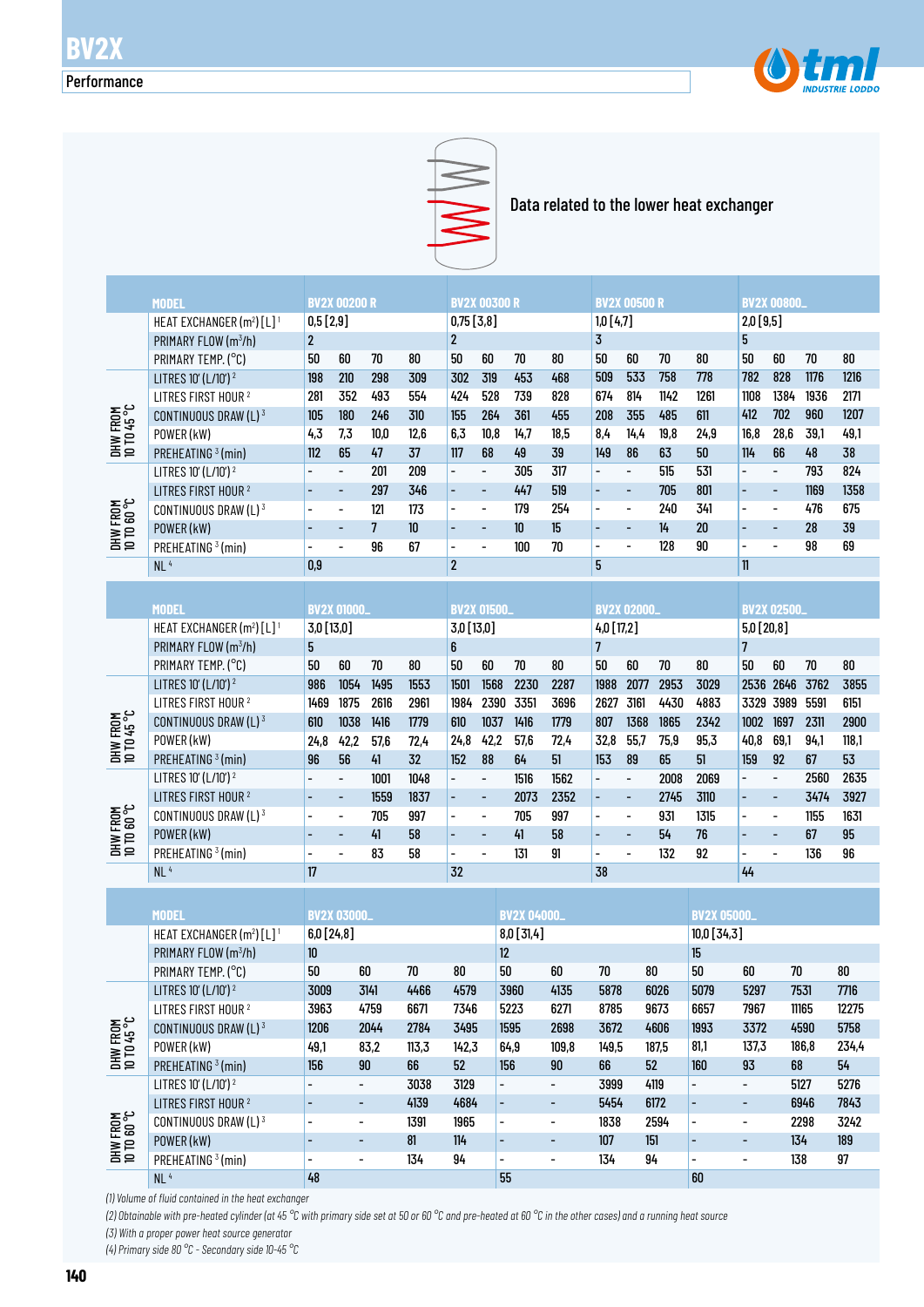



## CALORIFIERS WITH<br>REMOVABLE HEAT<br>EXCHANGERS CALORIFIERS WITH REMOVABLE HEAT EXCHANGERS

**141**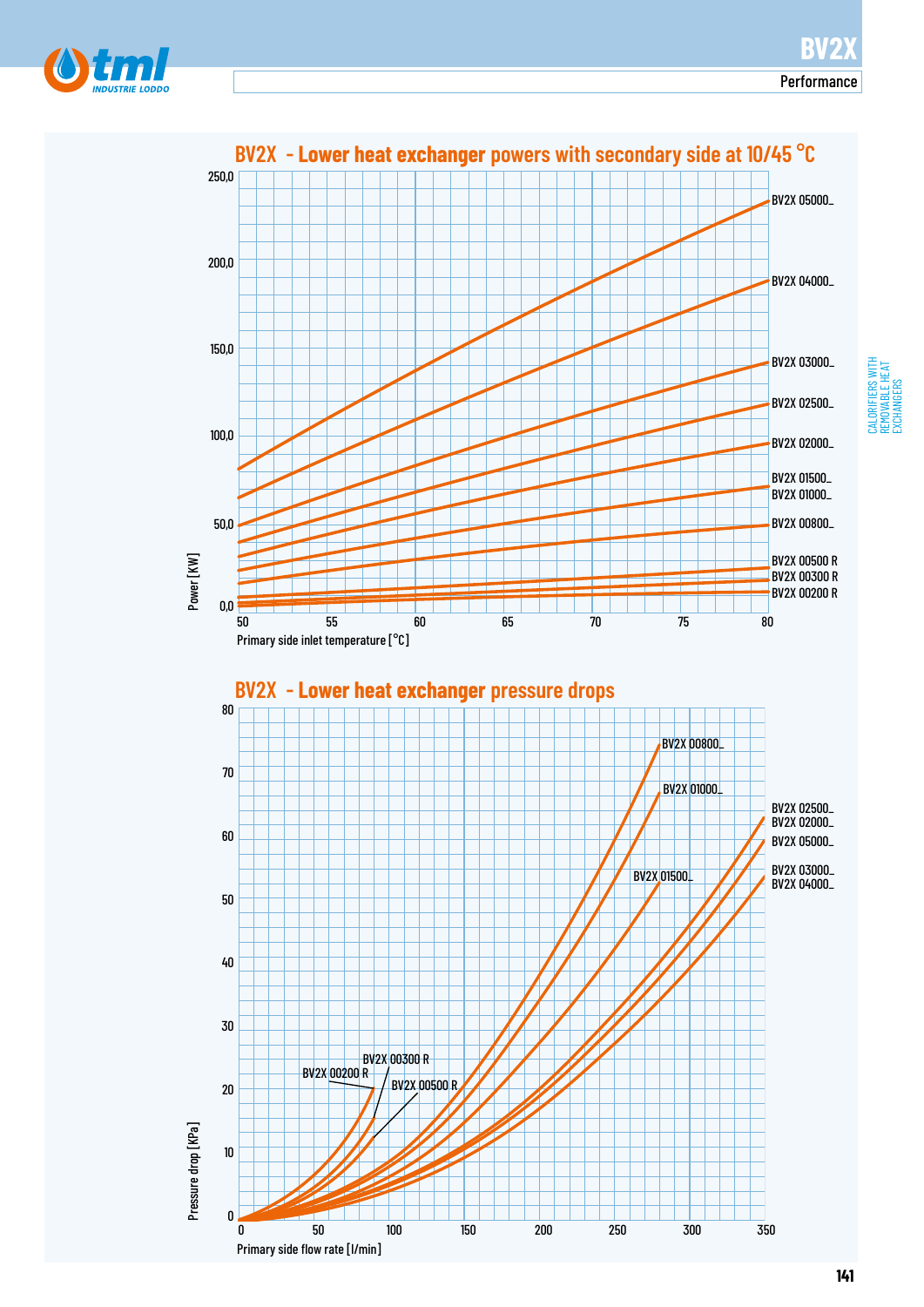



Data related to the upper heat exchanger

*The performance values in the chart refer to the partial volume of water affected by the heat exchanger* 

|                         | <b>MODEL</b>                                      |                | <b>BV2X 00200 R</b>      |                |      |                          | <b>BV2X 00300 R</b>      |      |      |                          | <b>BV2X 00500 R</b>      |      |                 |                          | <b>BV2X 00800_</b>       |      |        |  |
|-------------------------|---------------------------------------------------|----------------|--------------------------|----------------|------|--------------------------|--------------------------|------|------|--------------------------|--------------------------|------|-----------------|--------------------------|--------------------------|------|--------|--|
|                         | HEAT EXCHANGER (m <sup>2</sup> ) [L] <sup>1</sup> | 0,5[2,9]       |                          |                |      | $0,75$ [3,8]             |                          |      |      | 1,0[4,7]                 |                          |      |                 | 1,5[7,7]                 |                          |      |        |  |
|                         | PRIMARY FLOW (m <sup>3</sup> /h)                  | $\overline{2}$ |                          |                |      | $\overline{2}$           |                          |      |      | $\overline{3}$           |                          |      |                 | 4                        |                          |      |        |  |
|                         | PRIMARY TEMP. (°C)                                | 50             | 60                       | 70             | 80   | 50                       | 60                       | 70   | 80   | 50                       | 60                       | 70   | 80              | 50                       | 60                       | 70   | $80\,$ |  |
|                         | LITRES 10' (L/10') <sup>2</sup>                   | 142            | 154                      | 219            | 229  | 196                      | 213                      | 302  | 317  | 324                      | 347                      | 492  | 512             | 511                      | 546                      | 775  | 805    |  |
|                         | LITRES FIRST HOUR <sup>2</sup>                    | 225            | 297                      | 414            | 474  | 319                      | 423                      | 588  | 677  | 488                      | 628                      | 1876 | 996             | 757                      | 965                      | 1347 | 1525   |  |
|                         | CONTINUOUS DRAW (L) 3                             | 105            | 180                      | 246            | 310  | 155                      | 264                      | 361  | 455  | 208                      | 355                      | 485  | 611             | 310                      | 529                      | 723  | 909    |  |
| DHW FROM<br>10 TO 45 °C | POWER (kW)                                        | 4,3            | 7,3                      | 10,0           | 12,6 | 6,3                      | 10,8                     | 14,7 | 18,5 | 8,4                      | 14, 4                    | 19,8 | 24,9            | 12,6                     | 21,5                     | 29,4 | 37,0   |  |
|                         | PREHEATING <sup>3</sup> (min)                     | 77             | 45                       | 33             | 26   | 72                       | 42                       | 31   | 24   | 91                       | 53                       | 38   | 31              | 97                       | 56                       | 41   | 33     |  |
|                         | LITRES 10' (L/10') <sup>2</sup>                   |                | $\overline{\phantom{0}}$ | 145            | 153  | $\overline{\phantom{a}}$ | $\overline{\phantom{a}}$ | 200  | 212  | $\overline{\phantom{m}}$ | $\overline{\phantom{m}}$ | 329  | 345             | $\overline{\phantom{0}}$ | $\overline{\phantom{a}}$ | 519  | 543    |  |
|                         | LITRES FIRST HOUR <sup>2</sup>                    | -              | ٠                        | 241            | 290  | $\overline{\phantom{a}}$ | $\overline{\phantom{a}}$ | 342  | 413  | $\overline{\phantom{a}}$ | $\overline{\phantom{m}}$ | 519  | 615             | ٠                        | $\overline{\phantom{a}}$ | 803  | 945    |  |
|                         | CONTINUOUS DRAW (L) <sup>3</sup>                  |                | $\overline{\phantom{0}}$ | 121            | 173  | $\overline{a}$           | $\overline{\phantom{a}}$ | 179  | 254  | $\overline{\phantom{a}}$ | $\overline{\phantom{a}}$ | 240  | 341             | -                        | $\overline{\phantom{a}}$ | 358  | 508    |  |
| DHW FROM<br>10 TO 60 °C | POWER (kW)                                        |                | $\overline{\phantom{a}}$ | $\overline{7}$ | 10   | $\overline{\phantom{a}}$ | $\overline{\phantom{a}}$ | 10   | 15   | $\overline{\phantom{a}}$ | $\overline{\phantom{a}}$ | 14   | 20              | -                        | $\overline{\phantom{a}}$ | 21   | 30     |  |
|                         | PREHEATING <sup>3</sup> (min)                     |                |                          | 66             | 47   | $\overline{\phantom{a}}$ | $\overline{\phantom{a}}$ | 62   | 44   | $\overline{\phantom{a}}$ | $\blacksquare$           | 78   | 55              | -                        |                          | 84   | 59     |  |
|                         | NL <sup>4</sup>                                   | 0,9            |                          |                |      | $\overline{2}$           |                          |      |      | 5                        |                          |      |                 | $\mathbf{1}$             |                          |      |        |  |
|                         |                                                   |                |                          |                |      |                          |                          |      |      |                          |                          |      |                 |                          |                          |      |        |  |
|                         | <b>MODEL</b>                                      |                | <b>BV2X 01000</b>        |                |      |                          | <b>BV2X 01500_</b>       |      |      |                          | <b>BV2X 02000.</b>       |      |                 |                          | <b>BV2X 02500.</b>       |      |        |  |
|                         | HEAT EXCHANGER (m <sup>2</sup> ) [L] <sup>1</sup> | 2,0[9,5]       |                          |                |      | 3,0 [13,0]               |                          |      |      | 4,0 [17,2]               |                          |      |                 | 4,0 [17,2]               |                          |      |        |  |
|                         | PRIMARY FLOW (m <sup>3</sup> /h)                  | 5              |                          |                |      | 6                        |                          |      |      | $\overline{7}$           |                          |      |                 | $\overline{7}$           |                          |      |        |  |
|                         | PRIMARY TEMP. (°C)                                | 50             | 60                       | 70             | 80   | 50                       | 60                       | 70   | 80   | 50                       | 60                       | 70   | 80              | 50                       | 60                       | 70   | 80     |  |
|                         | LITRES 10' (L/10') <sup>2</sup>                   | 572            | 618                      | 876            | 915  | 916                      | 984                      | 1395 | 1453 | 1216                     | 1305                     | 1850 | 1925            | 1474                     | 1563                     | 2219 | 2294   |  |
|                         | LITRES FIRST HOUR <sup>2</sup>                    | 898            | 1174                     | 1636           | 1871 | 1399                     | 1805                     | 2516 | 2861 | 1854                     | 2388                     | 3326 | 3779            | 2113                     | 2646                     | 3696 | 4149   |  |
| DHW FROM<br>10 TO 45 °C | CONTINUOUS DRAW (L) 3                             | 412            | 702                      | 960            | 1207 | 610                      | 1038                     | 1416 | 1779 | 807                      | 1369                     | 1865 | 2342            | 807                      | 1368                     | 1865 | 2342   |  |
|                         | POWER (kW)                                        | 16,8           | 28,6                     | 39,1           | 49,1 | 24,8                     | 42,2                     | 57,6 | 72,4 | 32,8                     | 55,7                     | 75,9 | 95,3            | 32,8                     | 55.7                     | 75,9 | 95,3   |  |
|                         | PRFHFATING $3$ (min)                              | R1             | 47                       | 34             | 27   | 89                       | 51                       | 37   | 30   | $90^{\circ}$             | 52                       | 38   | 30 <sub>1</sub> | 111                      | 64                       | 47   | 37     |  |

|                                | PRIMARY FLOW (m <sup>3</sup> /h) | b                        |                          |      |      | 6                        |                          |      |      |                          |                          |      |      |                          |                          |      |      |
|--------------------------------|----------------------------------|--------------------------|--------------------------|------|------|--------------------------|--------------------------|------|------|--------------------------|--------------------------|------|------|--------------------------|--------------------------|------|------|
|                                | PRIMARY TEMP. (°C)               | 50                       | 60                       | 70   | 80   | 50                       | 60                       | 70   | 80   | 50                       | 60                       | 70   | 80   | 50                       | 60                       | 70   | 80   |
|                                | LITRES 10' (L/10') <sup>2</sup>  | 572                      | 618                      | 876  | 915  | 916                      | 984                      | 1395 | 1453 | 1216                     | 1305                     | 1850 | 1925 | 1474                     | 1563                     | 2219 | 2294 |
|                                | LITRES FIRST HOUR <sup>2</sup>   | 898                      | 1174                     | 1636 | 1871 | 1399                     | 1805                     | 2516 | 2861 | 1854                     | 2388                     | 3326 | 3779 | 2113                     | 2646                     | 3696 | 4149 |
|                                | CONTINUOUS DRAW (L) $3$          | 412                      | 702                      | 960  | 1207 | 610                      | 1038                     | 1416 | 1779 | 807                      | 1369                     | 1865 | 2342 | 807                      | 1368                     | 1865 | 2342 |
| DHW FROM<br>10 TD 45 °C        | POWER (kW)                       | 16,8                     | 28,6                     | 39,1 | 49,1 | 24,8                     | 42,2                     | 57,6 | 72.4 | 32.8                     | 55.7                     | 75,9 | 95,3 | 32,8                     | 55,7                     | 75,9 | 95,3 |
|                                | PREHEATING <sup>3</sup> (min)    | 81                       | 47                       | 34   | 27   | 89                       | 51                       | 37   | 30   | 90                       | 52                       | 38   | 30   | 111                      | 64                       | 47   | 37   |
|                                | LITRES 10' (L/10') <sup>2</sup>  | $\overline{\phantom{0}}$ | $\overline{\phantom{0}}$ | 582  | 614  | $\overline{\phantom{0}}$ | $\overline{\phantom{0}}$ | 931  | 978  |                          | $\overline{\phantom{0}}$ | 1235 | 1296 | $\overline{a}$           | $\overline{\phantom{a}}$ | 1494 | 1555 |
|                                | LITRES FIRST HOUR <sup>2</sup>   |                          | ۰                        | 959  | 1148 | $\overline{\phantom{0}}$ | $\overline{\phantom{a}}$ | 1489 | 1767 |                          | $\overline{\phantom{0}}$ | 1972 | 2338 | $\overline{a}$           | ۰                        | 2231 | 2596 |
| <b>DHW FROM</b><br>10 TO 60 °C | CONTINUOUS DRAW (L) $3$          | $\overline{\phantom{0}}$ | $\overline{\phantom{0}}$ | 476  | 675  |                          |                          | 705  | 997  |                          |                          | 931  | 1315 | $\overline{a}$           | $\overline{\phantom{0}}$ | 931  | 1315 |
|                                | POWER (kW)                       |                          | $\overline{\phantom{0}}$ | 28   | 39   |                          | $\overline{\phantom{0}}$ | 41   | 58   |                          | $\overline{\phantom{0}}$ | 54   | 76   |                          | $\overline{\phantom{0}}$ | 54   | 76   |
|                                | PREHEATING <sup>3</sup> (min)    | $\overline{\phantom{0}}$ | $\overline{\phantom{0}}$ | 69   | 49   | $\overline{\phantom{0}}$ |                          | 76   | 53   | $\overline{\phantom{0}}$ |                          | 77   | 54   | $\overline{\phantom{0}}$ | $\overline{\phantom{0}}$ | 95   | 67   |
|                                | NL <sup>4</sup>                  | 17                       |                          |      |      | 32                       |                          |      |      | 38                       |                          |      |      | 44                       |                          |      |      |

|                                 |                                                   | <b>BV2X 03000_</b>       |      |      |       |                          |                          |       |       |                          |                          |       |       |  |  |
|---------------------------------|---------------------------------------------------|--------------------------|------|------|-------|--------------------------|--------------------------|-------|-------|--------------------------|--------------------------|-------|-------|--|--|
|                                 | MODEL                                             |                          |      |      |       | <b>BV2X 04000_</b>       |                          |       |       | <b>BV2X 05000_</b>       |                          |       |       |  |  |
|                                 | HEAT EXCHANGER (m <sup>2</sup> ) [L] <sup>1</sup> | $5,0$ [20,8]             |      |      |       | $8,0$ [31,4]             |                          |       |       | $10,0$ [34,3]            |                          |       |       |  |  |
|                                 | PRIMARY FLOW (m <sup>3</sup> /h)                  | 10                       |      |      |       | 12                       |                          |       |       | 15                       |                          |       |       |  |  |
|                                 | PRIMARY TEMP. (°C)                                | 50                       | 60   | 70   | 80    | 50                       | 60                       | 70    | 80    | 50                       | 60                       | 70    | 80    |  |  |
|                                 | LITRES 10' (L/10') <sup>2</sup>                   | 1769                     | 1881 | 2670 | 2766  | 2387                     | 2562                     | 3630  | 3778  | 3028                     | 3247                     | 4602  | 4787  |  |  |
|                                 | LITRES FIRST HOUR <sup>2</sup>                    | 2574                     | 3250 | 4538 | 5113  | 3649                     | 4698                     | 6537  | 7425  | 4606                     | 5916                     | 8236  | 9346  |  |  |
| <b>DHW FROM<br/>10 TD 45 °C</b> | CONTINUOUS DRAW $(L)^3$                           | 1017                     | 1729 | 2359 | 2965  | 1595                     | 2698                     | 3672  | 4607  | 1993                     | 3372                     | 4590  | 5758  |  |  |
|                                 | POWER (kW)                                        | 41,4                     | 70,4 | 96,0 | 120.7 | 64,9                     | 109,8                    | 149,5 | 187.5 | 81.1                     | 137,3                    | 186,8 | 234,4 |  |  |
|                                 | PREHEATING <sup>3</sup> (min)                     | 104                      | 61   | 44   | 35    | 90                       | 52                       | 38    | 30    | 91                       | 53                       | 39    | 31    |  |  |
|                                 | LITRES 10' (L/10') 2                              | $\overline{a}$           | -    | 1794 | 1871  | $\overline{\phantom{0}}$ | -                        | 2425  | 2545  | $\overline{\phantom{0}}$ | -                        | 3076  | 3226  |  |  |
|                                 | LITRES FIRST HOUR <sup>2</sup>                    |                          | -    | 2723 | 3187  | $\overline{\phantom{0}}$ | -                        | 3881  | 4599  |                          | -                        | 4896  | 5793  |  |  |
| DHW FROM<br>10 TO 60 °C         | CONTINUOUS DRAW $(L)^3$                           | $\overline{\phantom{0}}$ | -    | 1174 | 1662  | $\overline{\phantom{0}}$ | $\overline{\phantom{a}}$ | 1839  | 2594  | $\overline{\phantom{0}}$ | $\overline{\phantom{a}}$ | 2298  | 3242  |  |  |
|                                 | POWER (kW)                                        | $\overline{\phantom{0}}$ | -    | 68   | 97    | $\overline{\phantom{0}}$ | -                        | 107   | 151   | $\overline{\phantom{0}}$ | ۰                        | 134   | 189   |  |  |
|                                 | PREHEATING <sup>3</sup> (min)                     | $\overline{\phantom{0}}$ | -    | 90   | 63    | $\overline{\phantom{0}}$ | -                        | 77    | 54    | $\overline{\phantom{0}}$ | -                        | 79    | 55    |  |  |
|                                 | NL <sup>4</sup>                                   | 48                       |      |      |       | 55                       |                          |       |       | 60                       |                          |       |       |  |  |

*(1) Volume of fluid contained in the heat exchanger*

*(2) Obtainable with pre-heated cylinder (at 45 °C with primary side set at 50 or 60 °C and pre-heated at 60 °C in the other cases) and a running heat source (3) With a proper power heat source generator*

*(4) Primary side 80 °C - Secondary side 10-45 °C*